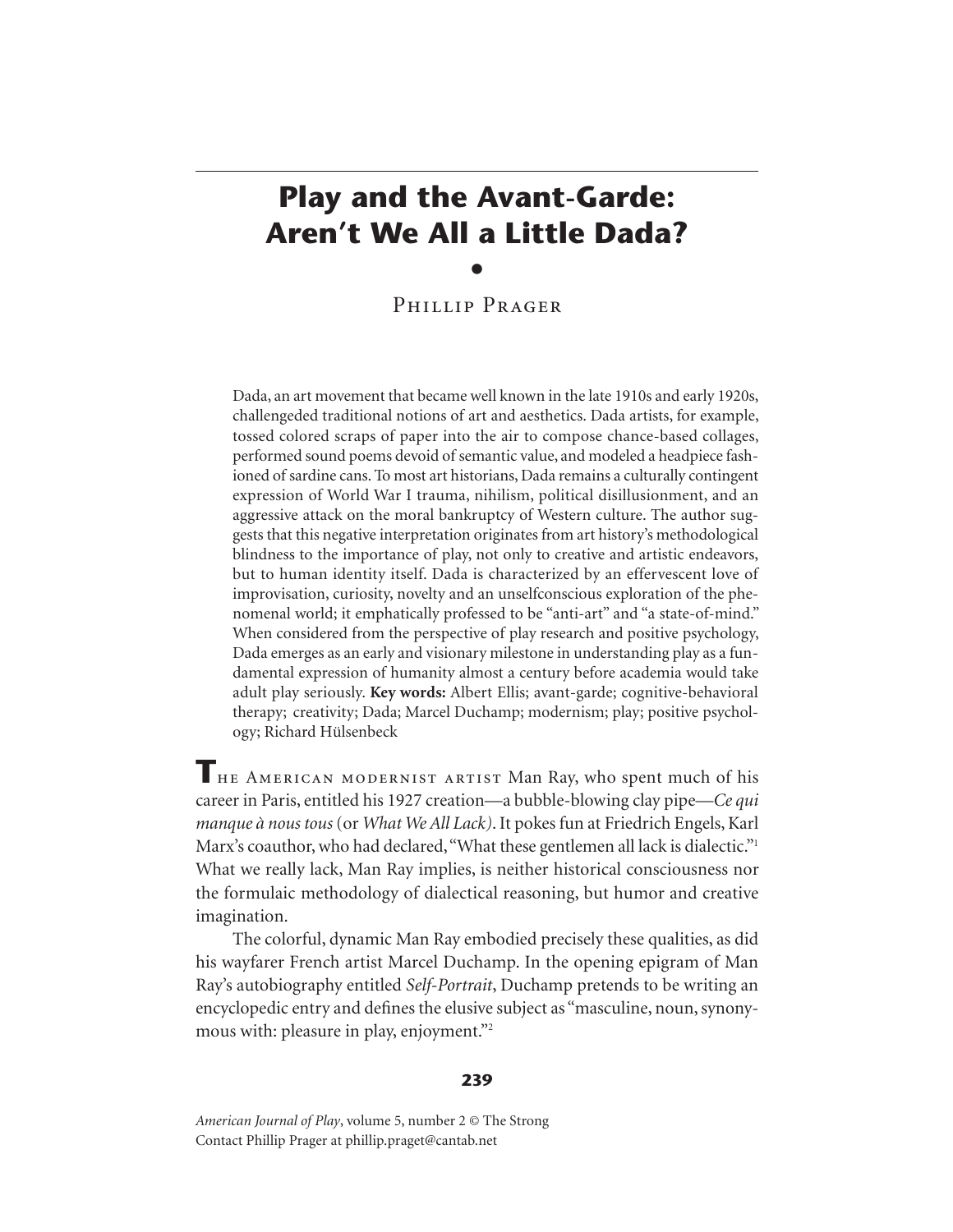Man Ray and Duchamp were pioneers of Dada, the exuberant artistic movement that burst into prominence in the 1910s and 1920s, first in Zurich, at a night club called the Cabaret Voltaire, and then spread to Paris, Berlin, and New York. Dada revolutionized art by pioneering new techniques and media ranging from collages, montages, and assemblages to poster poems and bruitist concerts; Dadaists used found objects, newspaper clippings, cutouts, bits of string and textiles, dust, nails, all sorts of seemingly random or castaway objects, and they delighted in employing chance in composing their works. Duchamp exhibited a signed urinal as *Fountain;* German poet Hugo Ball performed sound poems devoid of semantic value, such as *Gadji beri bimba;* and Baroness Elsa von Freytag-Loringhoven, like Ball a member of the German avant garde, modelled a headpiece fashioned of sardine cans.3

To art historians, Dada is the enfant terrible of their discipline, an anarchic movement typically dubbed in art historical introductions as nihilistic, or called an iconoclastic attack on bourgeois aesthetics, or considered a pathological reenactment of the trauma of World War I. William Rubin, for example, who organized the 1968 Museum of Modern Art (MoMA) exhibition on Dada calls it "aesthetic nihilism,"<sup>4</sup> an "intellectually oriented nihilism towards art"<sup>5</sup> that tries to debase pleasure itself.

In my 2012 article "Making an Art of Creativity: The Cognitive Science of Duchamp and Dada,"6 I attacked this traditional nihilistic portrayal by arguing that art history continues to be dominated by outdated notions of creativity. Classical, romantic, and psychoanalytic notions pervade the discourse on creativity even in the twenty-first century and ignore the scientific research that has been conducted in the last forty years. Cognitive scientists typically define creativity as a combinatorial process in which ideas or objects from seemingly incongruous domains merge to produce surprising new meanings<sup>7</sup>—a process literally externalized and visualized in the collage or assemblage. In *The Chinese Nightingale,* for example*,* German Dada artist Max Ernst combines paper clippings to create a wonderfully imaginative creature with a lyric and poetic quality—before one realizes that the body consists of a bomb; it merges with the delicate fan, scarf, and arms into a very disturbing evocation of World War I. In *Forest and Dove*, Ernst combines objects even more incongruous: fishbones and paint. He placed the bones beneath the canvas, then scraped paint across it to reveal the bone shapes below and conjured up a mysterious and richly evocative landscape.

In this article, I suggest that Dada did not just mark a watershed in the understanding of creativity but that it constitutes a precursor to identifying the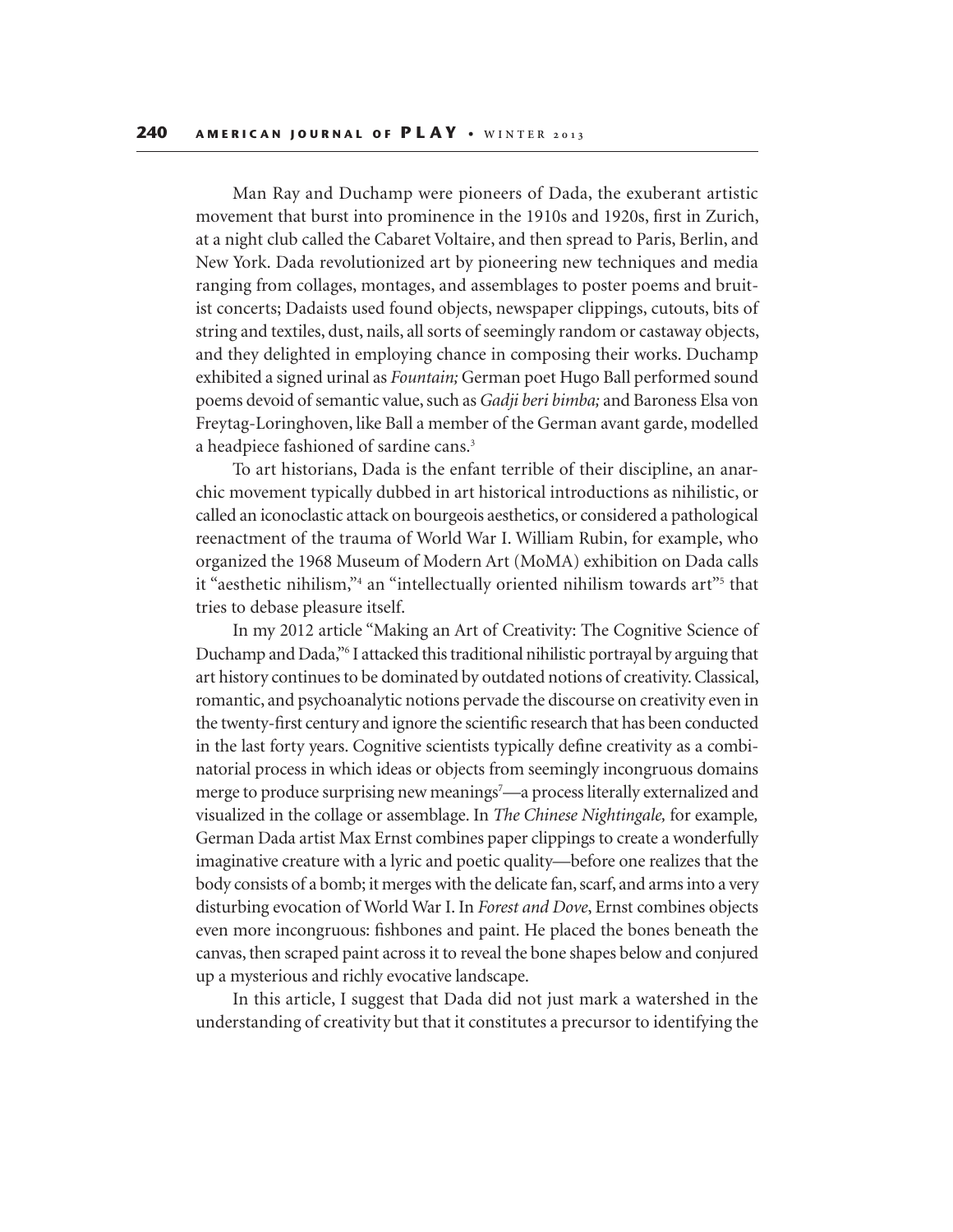importance of play as fundamental expression of humanity. Dada's negative reception by art historians is an example, par excellence, of Western society's play deprivation; worse still, because art historians have pathologized Dada artists as neurasthenic, nihilistic, or traumatized by World War I, they have deprived Dada of a message of real and concrete importance to the understanding and improvement of the human condition.

### **Ce qui manque à nous tous**

Why would we lack such nonsense in our lives, as Man Ray suggests? Because improvising—that is, exploring ideas, objects, materials, and people without considering sense, purpose, or function—is one of the key features of play. Play, in turn, is not the evolutionary recipe for only the success of our mammalian class and human species but also for the origin of creative innovation—the recipe for our social cohesion, our mental facility, and our physical health. As the psychiatrist Kay Redfield Jamison explains, "Play sets and becomes the physical arena for exploring new objects and for combining physical activities with sensory experiences in ways that might otherwise remain untried. Play increases the scope of the animal's experience and the range of its skills, generates a greater sense of control, and allows the animal to test its competence."8

Much Dada art is about as meaningful as bubble-blowing beluga whales. These mammals delight in producing bubbles of all kinds—strings of small bubbles, single bubbles, large bubbles, even donut-shaped bubbles. They kick and bite them; they divide them into smaller bubbles; they swim to the surface and watch the bubbles rise before sucking them up.9 The whales seem to do so simply because they find it pleasurable. But while such play serves no immediate purpose, it aids in cognitive and behavioral flexibility—and it may very well have inspired the ingenious (and highly imaginative) hunting technique of humpback whales, which disorient their prey with bubbles.<sup>10</sup>

Dada certainly did not create objects of contemplative beauty or aim at the perfection of artistic technique or craft. It subverted the traditional notion of authorship with its use of found objects and aleatoric practices. I suggest, however, that this negative portrayal of Dada stems from the obsession of art historians with finding meaning in a work of art and their pervasive disinterest in and ingrained snobbery of art as a form of play. As Brian Sutton Smith, author of *The Ambiguity of Play,* observes, "Only the pretending children, who are a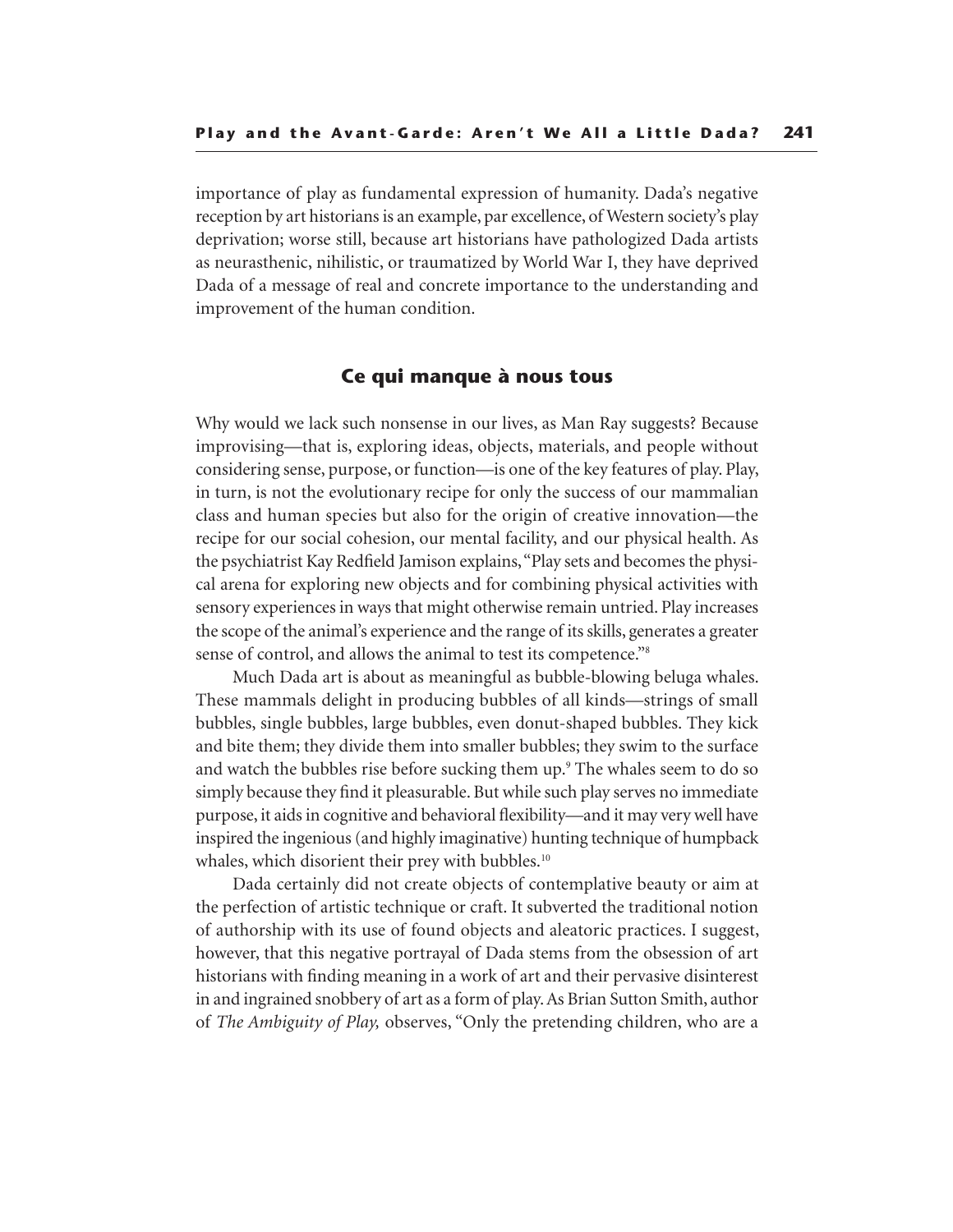relatively coherent cultural group, have been studied empirically as players. . . . Few of these other cultural groups are studied as players, though they are, of course, studied endlessly as actors, musicians, dancers, artists, and novelists, which may perhaps be the same thing, but the idea is not usually consciously entertained."<sup>11</sup>

In the case of Dada, an understanding of play seems even more fundamentally important than in the interpretation of other artistic movements or cultural expressions. Dada expressed play in its raw state. Some philosophers of aesthetics, beginning in the eighteenth century with Immanuel Kant and Friedrich Schiller and continuing today with scholars such as Roger Scruton, have certainly identified play as intrinsic to the value of art.<sup>12</sup> For Kant, the disinterested, contemplative pleasure we derive from beauty allows us to engage in "free play,"13 stimulating our emotions and imagination, and he even captures the autotelic character of play by describing beauty as "purposiveness without a purpose."14 Friedrich Schiller writes, "Man only plays when he is in the fullest sense of the word a human being, and he is only fully a human being when he plays."15 Yet he, too, relates play quite narrowly to aesthetics and beauty: "The object of the play-drive, represented in a general schema, may therefore be called living-form: a concept serving to designate all the aesthetic qualities of phenomena and, in a word, what in the widest sense of the term we call beauty."16

Play is a behavioral phenotype and cognitive style that certainly fuels our production and appreciation of beauty and other forms of aesthetic experiences, but it lies at the very core of our biological identity and inspires far more varied cultural expressions. Dada strove not to employ the play-drive to create beautiful objects but to highlight the play-drive itself; it abstracted creativity into its most unpolished, unadulterated, and effervescent ingredient and wrenched it from the domain of art to highlight its importance to any domain of human endeavor, be it artistic, scientific or quotidian.

In his *Enhancing Creativity*, Raymond Nickerson, for example, points to "the importance of playing with combinations of pictorial parts in the generation of creative visual patterns" and argues that not just art, but much scientific hypothesizing can be viewed as a form of "intellectual playfulness—finding pleasure in playing with ideas. . . . There is a great deal of whimsy and play, for example, in much of the thinking that scientists do—a considerable amount of toying with ideas and fantasizing—imagining oneself, for example, riding on a photon at the head of a beam of light."17

Play may or may not result in a valuable scientific invention or stimulat-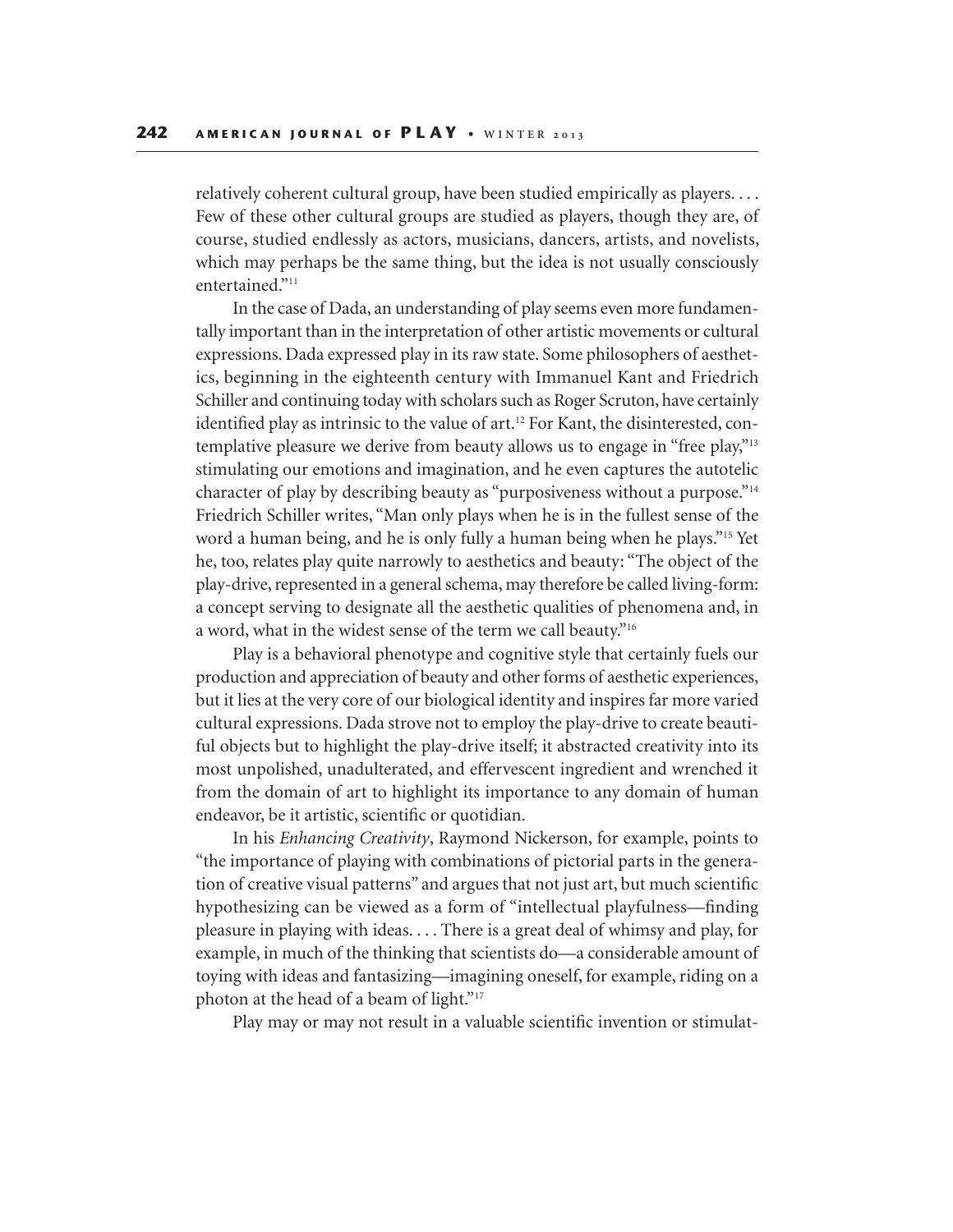ing piece of art. Had Albert Einstein's photon fantasy proved inconsequential, it would have remained a mere amusing example of imaginative play. A basic characteristic of play is that it *appears* purposeless. It must necessarily appear so, because transformative ideas—whether in the arts or the sciences—are unpredictable, unscriptable, the result of chance encounters. They rely on bringing domains into dialogue that would remain incongruous and disparate if it were not for the sheer pleasure that we derive from novelty and improvisation.

Dadaists insisted that they were not engaged in the production of art, but "anti-art." Their work was not to be contemplated for its aesthetic qualities or displayed on a wall or exhibited and sold. Richard Hülsenbeck, one of Dada's founding fathers at the Cabaret Voltaire, rhetorically asked "But what was Dada? 'Dada,' came the answer, 'ne signifie rien' [Dada means nothing—ed.]." 18

Similarly, composer John Cage, a pioneer of the so-called neo-Dadaism of post–World War II America, speaks of his art as "purposeless play."19 The selfconfessed purposelessness of the original Dadaists scandalized the art world, and the notion of "anti-art" fuelled the nihilistic and politically aggressive portrayal of Dada. From a psychological perspective, however, the formula is tautological. In the end, it simply affirms the autotelic nature of play**.** Even ethologist Marc Bekoff defines play as "virtually all activities (performed in nondeprived settings) that appear to be functionlesss,"20 and Stuart Brown, director of the National Institute for Play, similarly describes play as "an absorbing, apparently purposeless activity that provides enjoyment and a suspension of self-consciousness and sense of time."21

# **Neurasthenic Play**

As we saw Kay Jamison explain, play serves to explore and understand the world in a process of sensory and material improvisation. Motivated by the same urge to play that inspired bubble-blowing beluga whales, Alsatian artist Jean Arp would toss colored scraps of paper into the air and glue them onto paper where they fell. He loved the idea of chance, of serendipity, as part of the creative process. Fellow Dadaist Hülsenbeck comments on Arp's "playfulness and a certain childlike joy. . . his constant experimentation. He was always willing to give a new idea a chance, in art and in life."22 For art historians, on the other hand, playfulness and serendipity were the very antithesis of any positive emotion or creative activity. T. J. Demos, for example, discusses Arp's collages as exhibiting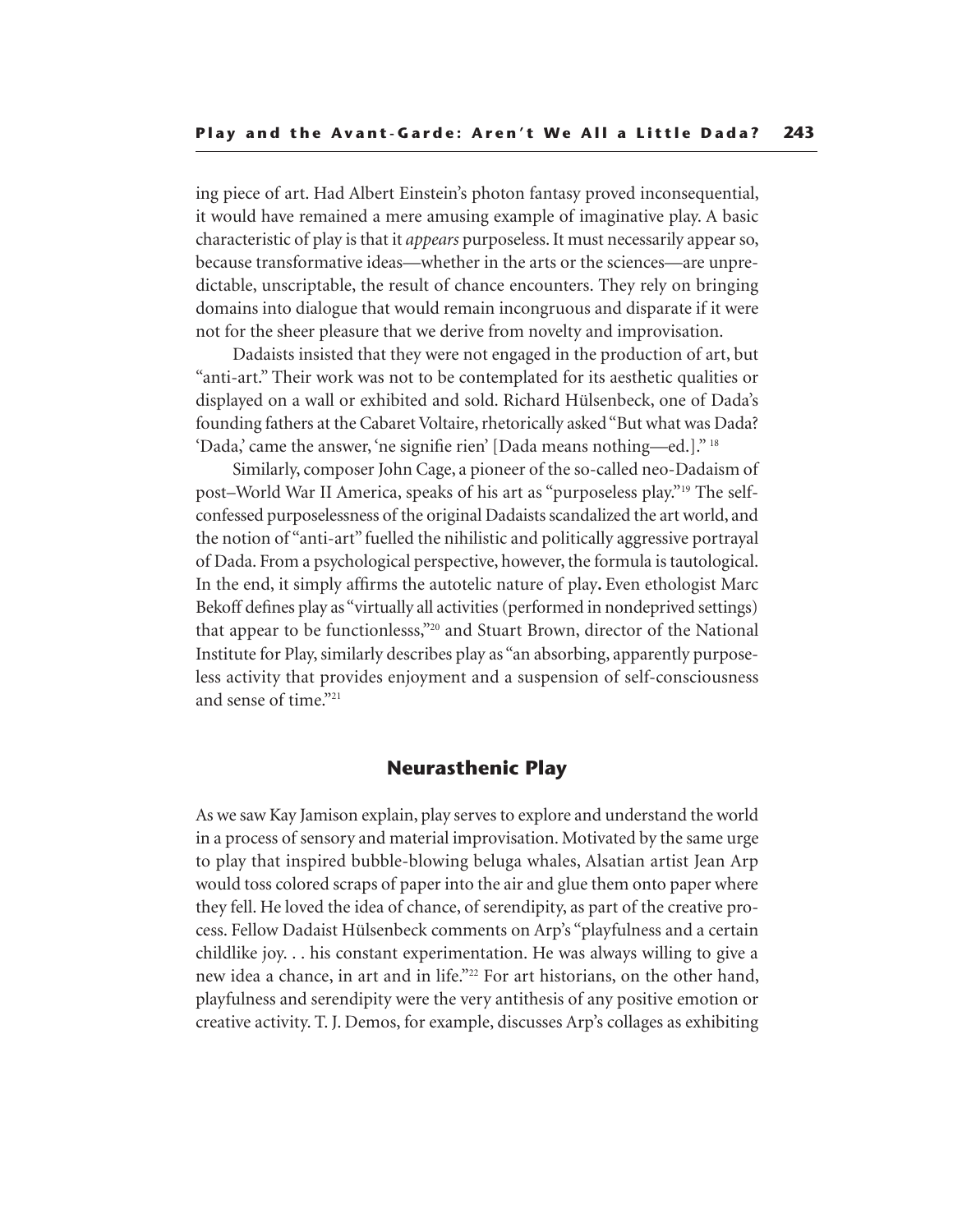"a profound doubt toward his own self as a creative subject: 'cerebral intention' would be abolished from his work,"<sup>23</sup> thus leading to "the denial of the singularity of artistic identity."24

Baroness Elsa von Freytag Loringhoven started as a vaudeville performer in Berlin, but became one of the figureheads of Dada in New York. One contemporary described her as "decked out with impossible objects suspended from chains, swishing long trains, like an empress from another planet, her head ornamented with sardine tins, indifferent to the legitimate curiosity of passersby, the baroness [sic] promenaded down the avenues like a wild apparition, liberated from all constraint." <sup>25</sup>

In her book *Irrational Modernism*, Amelia Jones describes the baroness's art as enactments of severe mental illness. She writes that Freytag Loringhoven suffered from a "neurasthenic desublimation of the terrifying, destabilizing social forces of the World War I period."26 Her diagnosis is particularly surprising, because Jones explicitly tries to revise the "lingering rationalism of theories and histories of the historical avant-garde and in general within art history,"27 yet to label Freitag Loringhoven "neurasthenic" and "irrational" is as rationalizing as the paradigms Jones tries to avoid. She perpetuates the myth that creativity is based on negative emotions (neurasthenia) and goal-states (sublimation) and assumes that irrational behavior necessarily signifies a pathological state of mind. Jamison offers a much simpler explanation in her evocative description of how creativity and play correlate with positive emotions and an exuberant disposition: "If, as it has been claimed, enthusiasm finds the opportunities and energy makes the most of them, a mood of mind that yokes the two is formidable indeed. Exuberant people take in the world and act upon it differently than those who are less lively and less energetically engaged. They hold their ideas with passion and delight, and they act upon them with dispatch. Their love of life and of adventure is palpable. Exuberance is a peculiarly pleasurable state, and in that pleasure is power."28

Much of the nihilistic or pathological interpretation of Dada stems from the notion that art serves an expressive function, a tradition with origins in the nineteenth century, when painting's imitative and representational purpose was cast into an existential crisis by the invention of photography. In his "What is Art?" Russian novelist Leo Tolstoy wrote, "To evoke in oneself a feeling one has once experienced and having evoked it in oneself then by means of movements, lines, colors, sounds, or forms expressed in words, so to transmit that feeling that others may experience the same feeling—this is the activity of art."29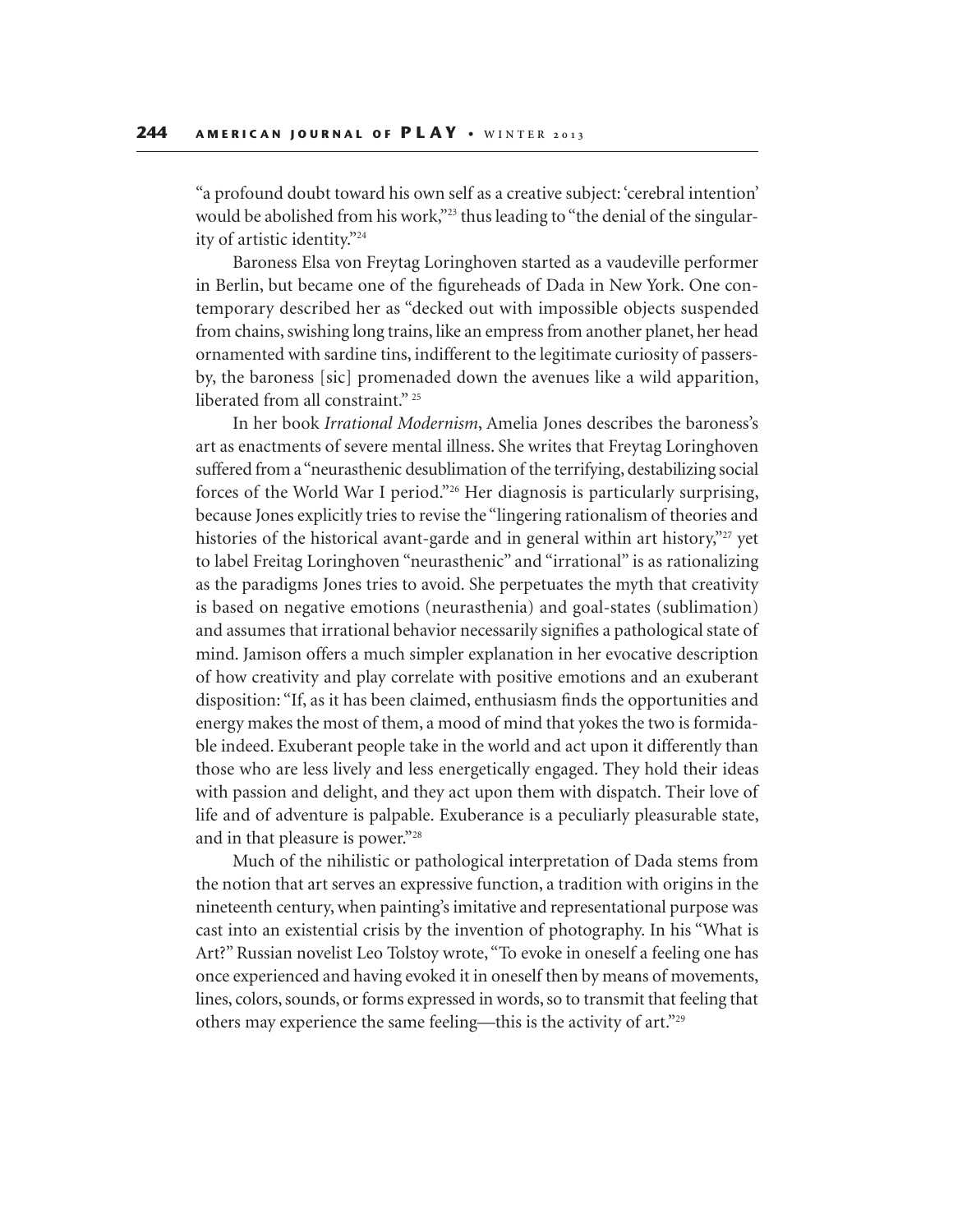

Figure 1. Jean Arp, Square Arranged According to the Laws of Chance, 1917. Cut-and pasted papers, ink, and bronze paint.  $©$  2013. Digital Image, The Museum of Modern Art, New York/Scala, Florence.



Figure 2. Baroness Elsa von Freytag-Loringhoven (1874-1927). Undated photograph. George Grantham Bain Collection, Library of Congress, Washington, D.C.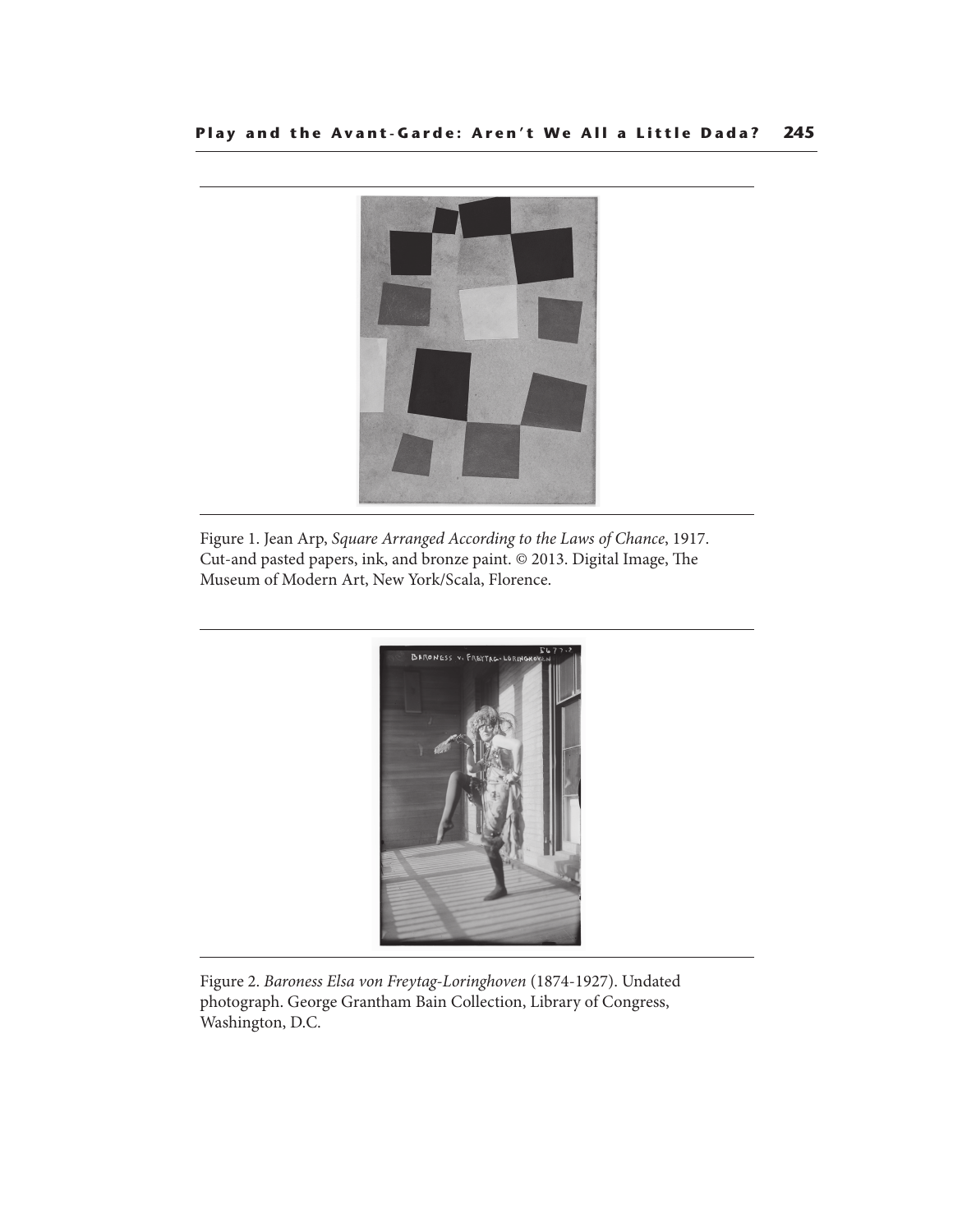That may be the function of art, but not necessarily of play. Duchamp produced a very small body of work, and critics commonly believe he abandoned art—or at least painting—for a life of playing chess after he completed *The Bride Stripped Bare by Her Bachelors, Even* (more often called *The Large Glass*), on which he worked from 1915 to 1923. Rubin observes that "Marcel Duchamp is the only painter to have impressed the world of art as much by what he did not do as by what he did," and he adds that "the sense of crisis which pervaded art between the wars lent great prestige to Duchamp's nihilism."30 Those, like Rubin, who interpret Duchamp through the lens of the romantic and expressive theory of art see his inactivity as itself expressive. His ennui, they think, captures the sense of moral vacuum pervading Western culture in the aftermath of World War I. "If the first command of an artist is to be true to that within himself which he must express," Rubin writes, "then Duchamp's abandonment of painting was the ineluctable consequence of his particular genius."31

In my interpretation of Duchamp,<sup>32</sup> I suggest he articulates with visionary insight the very principles of creative cognition. His creative genius lies in the fact that all the art he produced was truly transformative. Each of his works fundamentally challenges form, content, exhibition, or perception—the rules and conventions that define the mental category of "art"—rather than generating countless exemplars of one new technique or style as some other artist might, whose entire oevre consists of perhaps one truly transformative idea that sustains his or her entire career.

Duchamp's motivation was not personal, philosophical, or political but something much more mundane. "It was always the idea of 'amusement' which causes me to do things," Duchamp recounts.33 Art was not a matter of expression for him at all. It belonged in the domain of play: "You simply follow a line that amuses you more than another, without thinking very much about the validity of what you're doing. It's later when you ask yourself if you're right or wrong, and if you should change."34 Pierre Cabanne conducted a series of interviews with Duchamp, published as *Dialogues with Marcel Duchamp* (1971). In the book's brief ninety-two pages, Duchamp uses the words "amusing" or "amusement" an astonishing forty-one times. "Do the letters 'L.H.O.O.Q.' have a significance other than pure humor?" Cabanne asks. "No. . . . Reading the letters is very amusing," Duchamp responds.35 He began trading with art, he says, because "it was an amusing experience."36 He employs aleatoric operations because "it's amusing to can chance,"37 and he "only see[s] happy films when possible . . . . I love good, amusing movies."38 Asked about the optical machines he began making in 1924,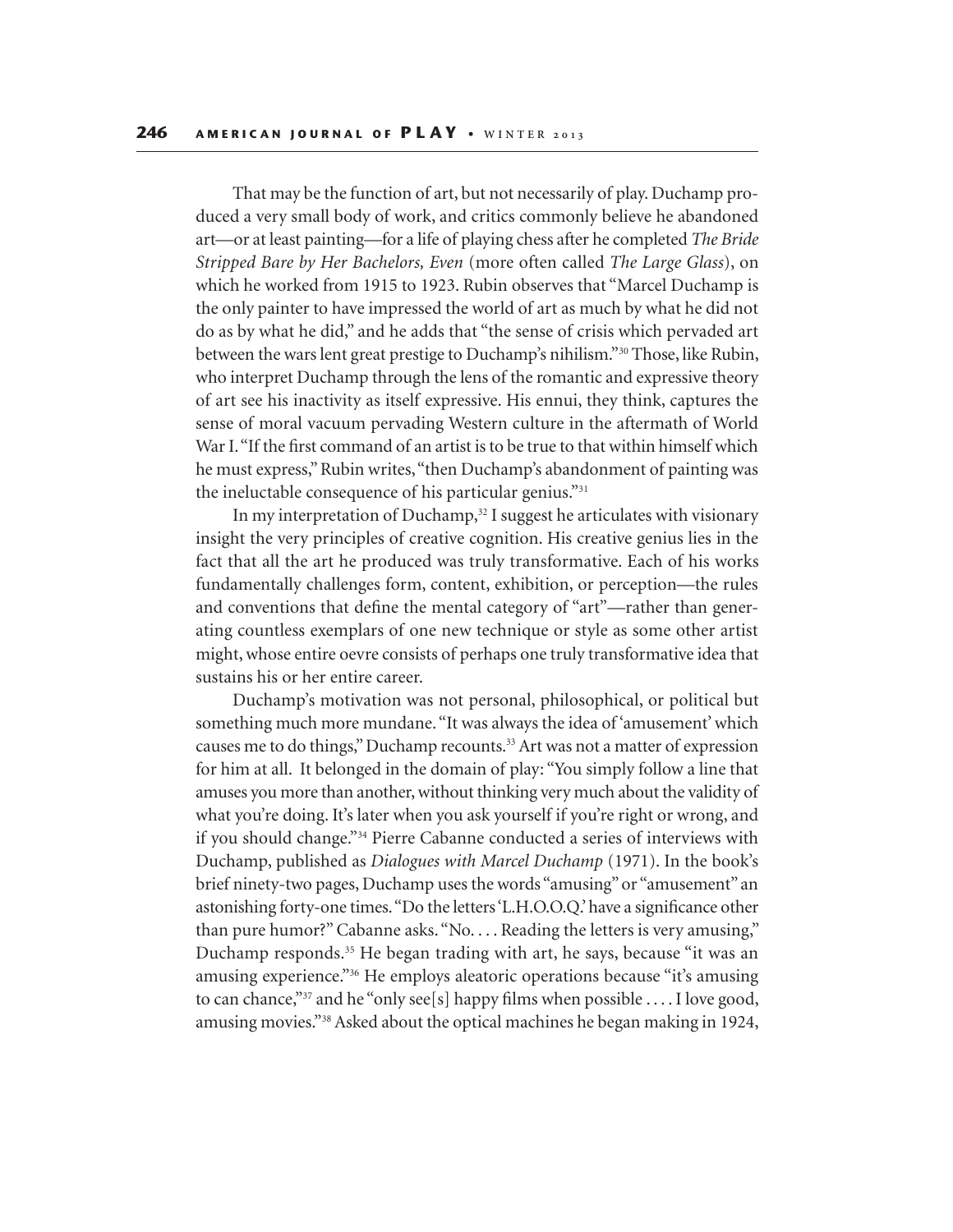Duchamp replies, "I made a little thing that turned, that visually gave a corkscrew effect, and this attracted me; it was amusing."39 Did the three-dimensional rubber breast on the Maeght Gallery catalogue have any particular meaning, Cabanne inquires? "No, it was just another idea," Duchamp replies.<sup>40</sup> He had seen "falsies" for sale, rubber padding for cleavage enhancement, and he noticed that "the manufacturers hadn't bothered with the details. So I worked on making little breasts, with pink tips."41 Why did he hang a geometry book out of a window to expose it to the elements and called it the unhappy readymade? "It amused me to bring the idea of happy and unhappy into found objects, and then the rain, the wind, the pages flying, it was an amusing idea  $\dots$ ."<sup>42</sup>

## **Dada as a State of Mind**

Duchamp's motivation was unequivocably linked to positive emotions—in radical contrast to the classical, romantic, and psychoanalytic traditions that have typically associated creative insight with madness, mental turmoil, suffering, and sublimated desires. Certainly the humorous character of Duchamp's work has also been appreciated, especially his love of word play. Many who rightly regard Duchamp's *Fountain* as a prank or practical joke question the standard interpretation that it represents intellectual nihilism.

Yet to call it a "joke," even appreciatively as Roger Scruton does, <sup>43</sup> is to denigrate the meaning of Dada. Its followers were unambiguous in declaring that Dada was not a style, not an artistic movement, not a political protest, but a mode of being. "Duchamp functioned as a living myth, the personification of Dada's refusal to distinguish between 'art' and 'life," Rubin observes.<sup>44</sup> There is little mystery about this conflation of art and life; it was neither a philosophical nor ideological performance, but a reminder of our biological nature, our capacity for play. Duchamp could not stand boredom, and he was extraordinarily curious. "I always asked myself 'why' a lot," he said, "and from that questioning came doubt, doubt of everything." 45 This curiosity was coupled with a passionate love of novelty, "I dream of rarity. . . . I had a mania for change. One does something for six months, a year, and one goes on to something else."<sup>46</sup>

Leah Dickerman argues that Dada must be disconnected from its traditional characterization as an "attitude" towards life. She believes that the emphasis on Dada as a mode of being "has worked to deflect further definition of the logic of the movement's formal procedures and the particular social semiotics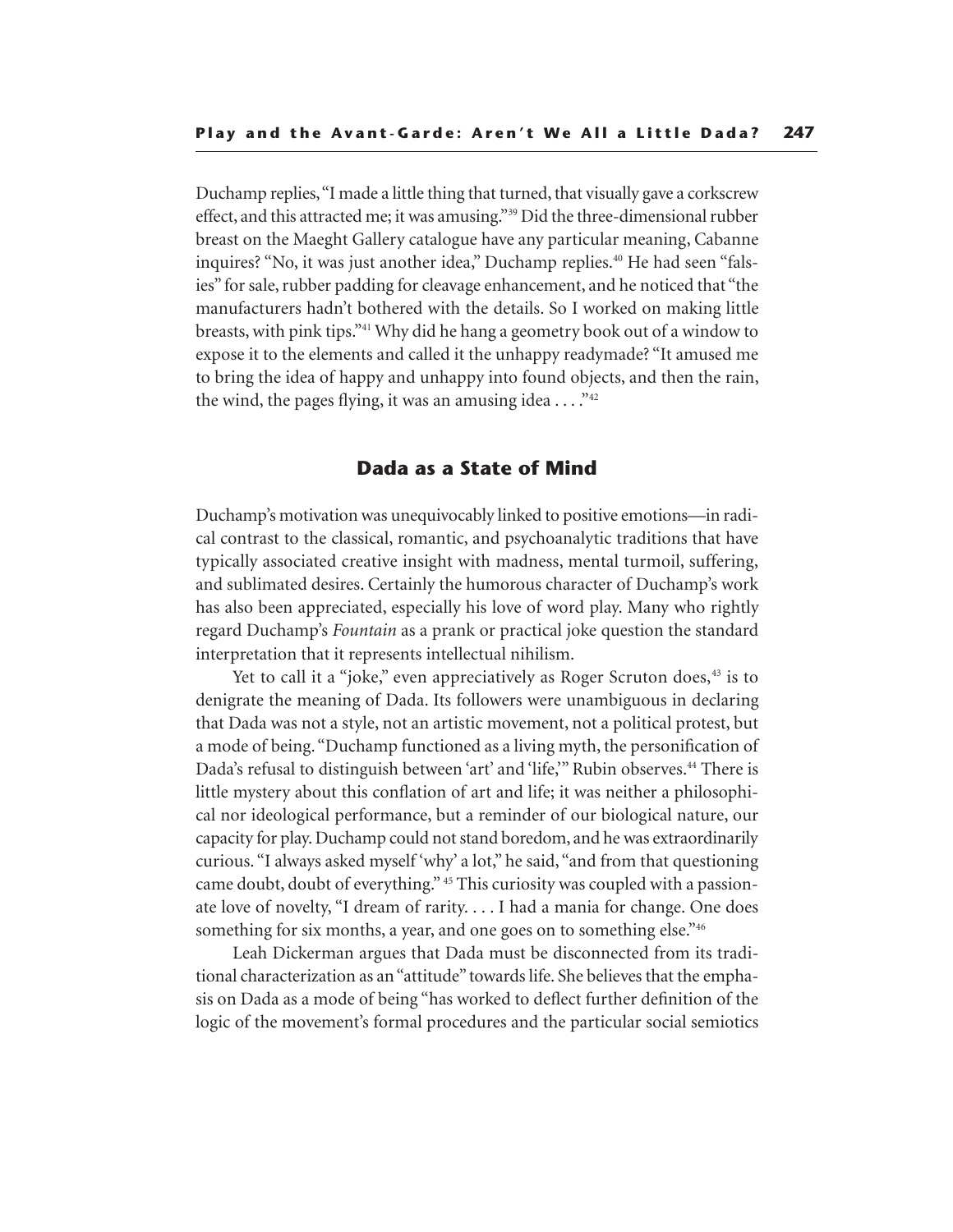of its objects."47 Yet to focus on the latter would do an even greater injustice to Dada. Its formal procedures and social semiotics ought not be interpreted as aiming at goal-states in and of themselves but as an expression of an autotelic mode of being: "The 'autotelic self' is one that easily translates potential threats into enjoyable challenges, and therefore maintains its inner harmony. A person who is never bored, seldom anxious, involved with what goes on, and in flow most of the time may be said to have an autotelic self. . . . For most people, goals are shaped directly by biological needs and social conventions, and therefore their origin is outside the self."48

Duchamp's biography is a quintessential example of an autotelic self. Robert Motherwell reminisces that "he could not have been more pleasant, more open, more generous"49 and that "one learns from his conversations of an extraordinary artistic adventure, filled with direction, discipline, and disdain for art as a trade and for the repetition of what has already been done."50

Stuart Brown, author of *Play: How It Shapes the Brain, Opens the Imagination, and Invigorates the Soul,* writes that "play is a state of mind, rather than an activity."51 This was the quintessence of Dada that Duchamp embodied and that Richard Hülsenbeck so passionately articulates in the *Collective Dada Manifesto.*

Dada is a state of mind that can be revealed in any conversation whatever, so that you are compelled to say: this man is a DADAIST—that man is not; the Dada Club consequently has members all over the world, in Honolulu as well as New Orleans and Meseritz. Under certain circumstances to be a Dadaist may mean to be more a businessman, more a political partisan than an artist—to be an artist only by accident—to be a Dadaist means to let oneself be thrown by things, to oppose all sedimentation; to sit in a chair for a single moment is to risk one's life."52

Duchamp's extraordinary and adventurous biography, fuelled by his lifelong curiosity, neophilia, and playfulness, illustrates how positive affect is not merely a transient experience but inspires future courses of action. Barbara Fredrickson, who developed the "broaden-and-build theory," explains: "Positive emotions broaden an individual's momentary thought-action repertoire: joy sparks the urge to play, interest sparks the urge to explore, contentment sparks the urge to savor and integrate, and love sparks a recurring cycle of each of these urges within safe, close relationships."53 Moreover, positive emotions increase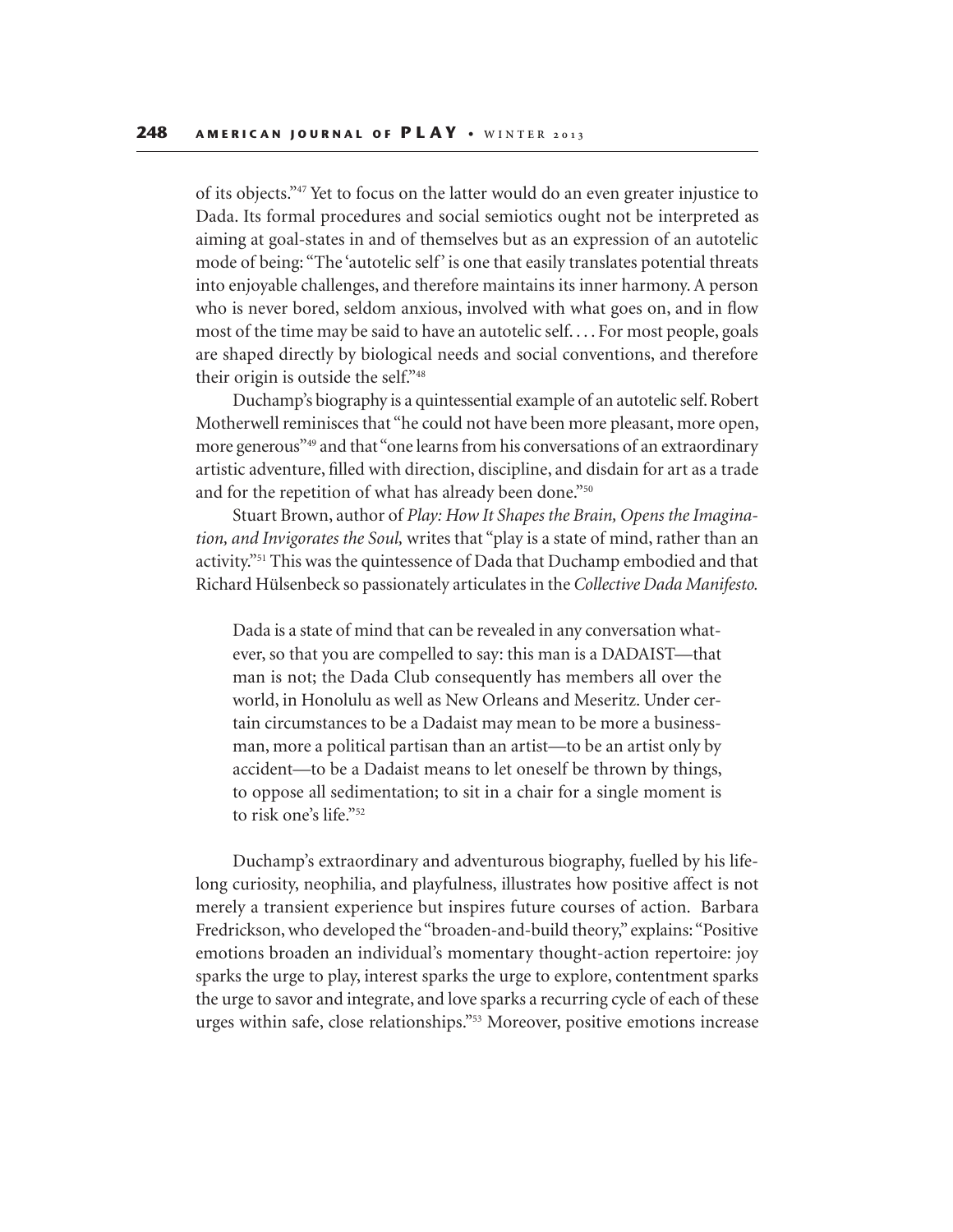one's thought-action repertoire, which becomes self-reinforcing. Frederickson and Joiner found evidence to suggest that positive affect and broad-minded coping predicted each other both reciprocally and prospectively, which led them to suggest that "positive emotions initiate upward spirals toward enhanced emotional well-being."54

These upward spirals define the course of an autotelic existence, and the intrinsic meaning such positive emotions bestow on life is evident in Duchamp's serene contentment. "I consider myself very happy. I've never had a serious illness or melancholy or neurasthenia," he writes. "Also, I haven't known the strain of producing, painting not having been an outlet for me, or having a pressing need to express myself."55 This was no easy feat to achieve when one considers his nomadic, transcontinental life-style spanning two world wars and the financial strain he often endured when he was young. Duchamp did not enjoy public speaking, yet he approached it with humor: "It was a game for me to see what I could do, to keep from being ridiculous."56

Fredrickson points out that positive emotions allow us to accrue a wide range of intellectual, physical, and social resources to deal effectively with stressful and adverse situations,<sup>57</sup> while negative emotions limit our thought-action repertoire to flight-or-fight. Tragedies strike everyone, yet, as psychologist Mihaly Csikszentmihalyi points out, "It is how people respond to stress that determines whether they will profit from misfortune or be miserable."<sup>58</sup>

In the aftermath of World War I—bloodbath of sixteen million killed, twenty million wounded, millions of them civilians—despondency, numbness, and trauma became widespread. In the following description of the Zeitgeist from which Dada emerged, Hülsenbeck's inward flight into escapist fantasies is palpable. So is the way Dada very consciously regarded itself as an antidote to the dysphoria and rumination that held Europe in its grip.

In 1917 the Germans were beginning to give a great deal of thought to their souls. This was only a natural defence on the part of a society that had been harassed, milked dry, and driven to the breaking point .... It was only natural that the Germans should have lost their enthusiasm for reality, to which before the war they had sung hymns of praise, through the mouths of innumerable academic thickheads, and which had now cost them over a million dead, while the blockade was strangling their children and grandchildren . . . . [The expressionists] pulled people gently by the sleeve and led them into the half-light of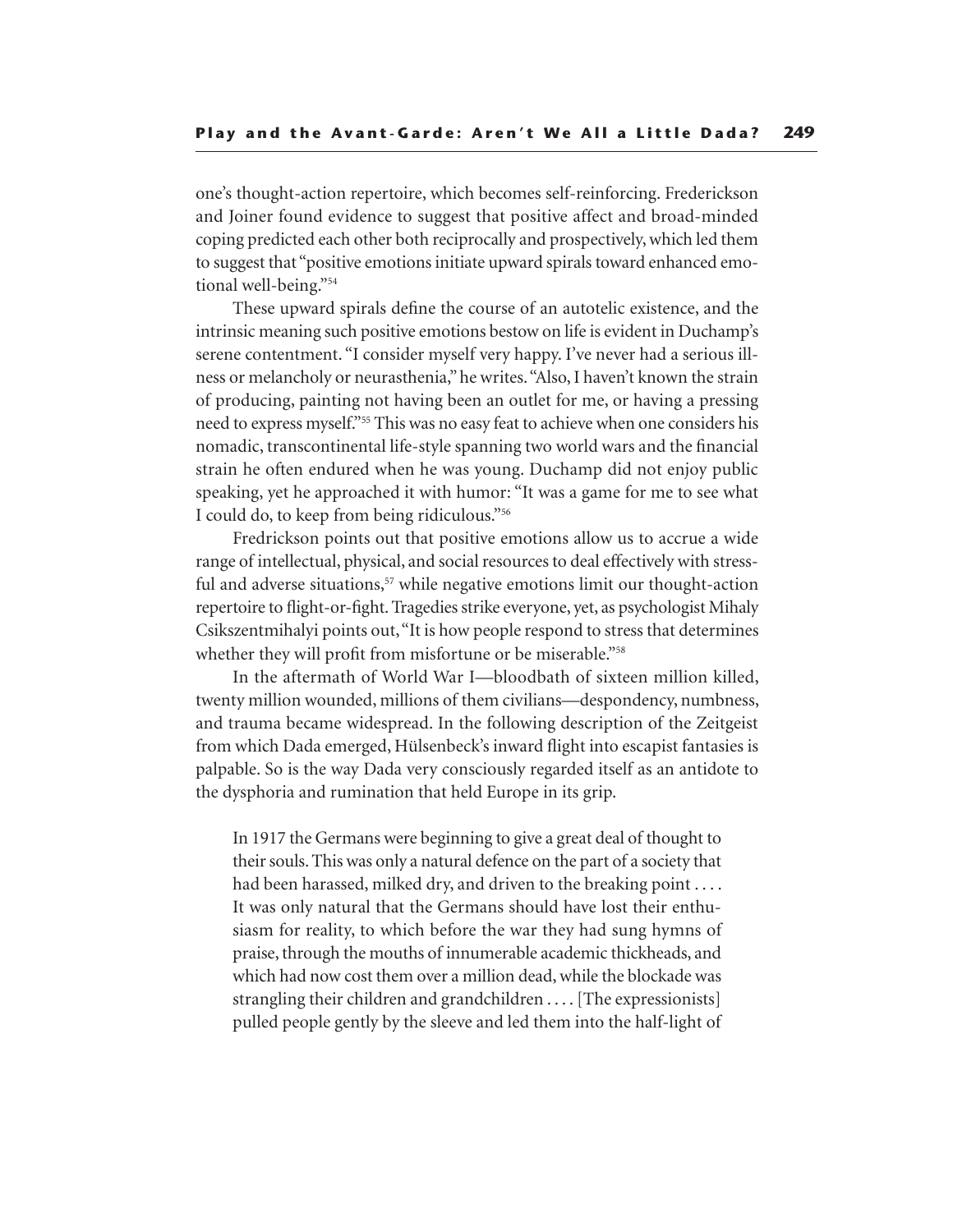the Gothic cathedrals, where the street noises die down to a distant murmur and, in accordance with the old principle that all cats are gray at night, men without exception are fine fellows . . . . [Expressionism] aimed at inwardness, abstraction, renunciation of all objectivity. . . . On the basis of . . . the psychological insight that a turning-away from objective reality implied the whole complex of weariness and cowardice that is so welcome to putrescent bourgeoisie, we immediately launched a sharp attack on expressionism in Germany, under the watchword of "action," acquired through our fight for the principles of bruitism, simultaneity and the new medium.59

Hülsenbeck's description of Germans as having "lost their enthusiasm for reality," retreating into the "half-light of the Gothic cathedrals," and succumbing to the lure of expressionism's inwardness and abstraction is an evocation of pathological rumination—an obsessive and typically vacuous quest for meaning and insight, together with an anhedonic renunciation of the concrete, the pleasing, and the playful.<sup>60</sup> The "turning-away from objective reality" and widespread "weariness and cowardice" that Hülsenbeck observes capture the narrow thought-action repertoire of fight-or-flight that Fredrickson associates with negative emotions.

Hülsenbeck's "sharp attack" on expressionism in Germany, under the watchword of "action" is a passionate pledge to put into practice the lessons of twentieth-century positive psychology: "When positive emotions are in short supply . . . they lose their degrees of behavioral freedom and become painfully predictable," Fredrickson points out.<sup>61</sup> Dada's bruitism, its simultaneity, its love of paradox and spontaneity, and its passionate embrace of the novel, the wonderful, and the amusing, all—as exemplified by Hülsenbeck—constitute a therapeutic endeavor rather than a sociopolitical or philosophical protest.

Moreover, Dada certainly did not erupt ex nihilo during the second decade of the twentieth century. If novelty, curiosity, wonder, and exploration are play's driving force, then there was perhaps no period more exciting than the early twentieth century, a veritable playground brimming with the unusual and the unknown. In his portrayal of the fin-de-siècle, Tom Gunning argues that new technologies and a series of universal expositions bewitched the masses into a state of wonder, marvel, and astonishment, drawing them into a "paradoxical celebration in these festivals of the novel in the guise of the eternal, and of the technological in the form of magic." At these expositions "newness and amaze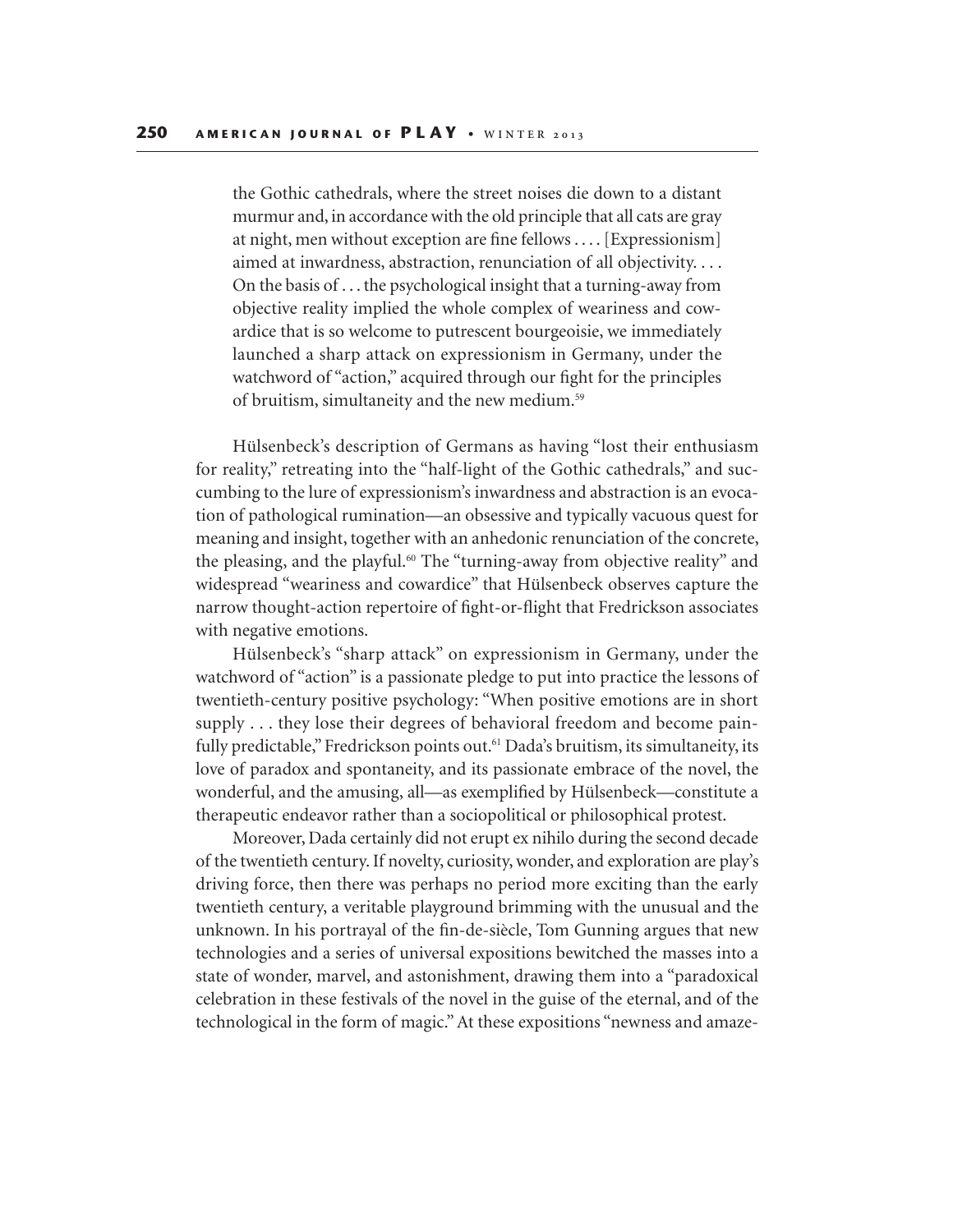ment became a mode of reception for technology."62 The urban environment, with its bewildering array of new technologies, offered a range of mystifying new sensory experiences with unexplored artistic potential embedded within an ambiguous cultural and political context that invited exploration and experimentation. This decade was most certainly no period for an aesthetics of passive contemplation but, instead, a time for active engagement. It was the perfect ferment for Dada, which passionately delighted in the new. "Novelty," writes Tristan Tzara, the Romanian-French poet and performance artist who helped found Dada, "is the cross of sympathy, demonstrates a naïve je m'enfoutisme, it is a transitory, positive sign without a cause . . . art on the basis of the supreme simplicity: novelty, we are human and true for the sake of amusement, impulsive, vibrant to crucify boredom."63

## **Dada and Shame**

One tremendous obstacle hinders us humans from engaging in play. We may distinguish ourselves biologically as neotenous—as retaining juvenile characteristics into our adulthood along with a lifelong capacity for play that we do not even share with chimpanzees. Yet we have imposed a cultural barrier between playful youth and earnest adulthood that has become so engrained we perceive it as biological. Consequently, "the biggest roadblock to play for adults is the worry that they will look silly, undignified, or dumb," Brown observes.<sup>64</sup> It is precisely this mental block that Dada tried to dislodge. Yet, perversely, the same worry has obstructed the true intentions of play.

When Albert Ellis initiated the paradigm shift within psychotherapy from psychoanalysis to cognitive-behavioral therapy, he emphasized "shame-attacking exercises" in the belief that shame constitutes one of the most poisonous emotions to a flourishing life. "In the 1960s, when REBT [rational emotive behavior therapy] was still very young, I realized that shame is the essence of much—no, not all!—human disturbance," Ellis writes in a passionate style evocative of Dada manifestos.65 One of the central foundations of REBT was a shame-attacking exercise "designed to let you keep judging your 'bad' or 'stupid' act while removing your *self-damning.* "66 Ellis continues: "To benefit from it, you deliberately pick something you *consider* shameful and that you would ordinarily totally avoid doing or about which you would put yourself down severely if you were to do it. For example, you wear some outlandish clothes to a formal affair, or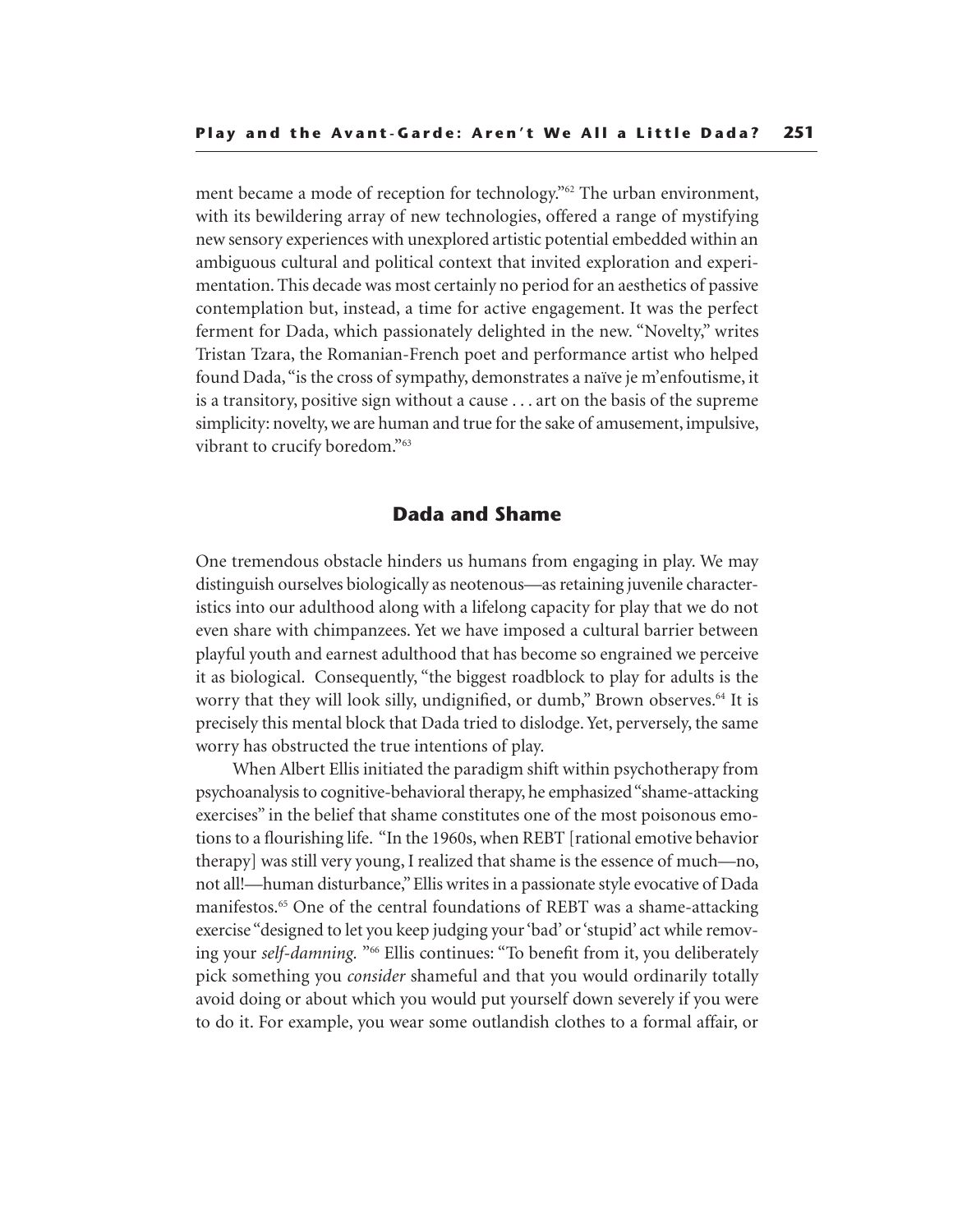

Figure 3. Hugo Ball reciting the sounds poem Karawane at the Cabaret Voltaire, Zurich, 1916. Anonymous photograph.



Figure 4. Hugo Ball, Karawane, 1917. Sound poem. From Dada Almanach (Berlin 1920), edited by Richard Hülsenbeck, 53.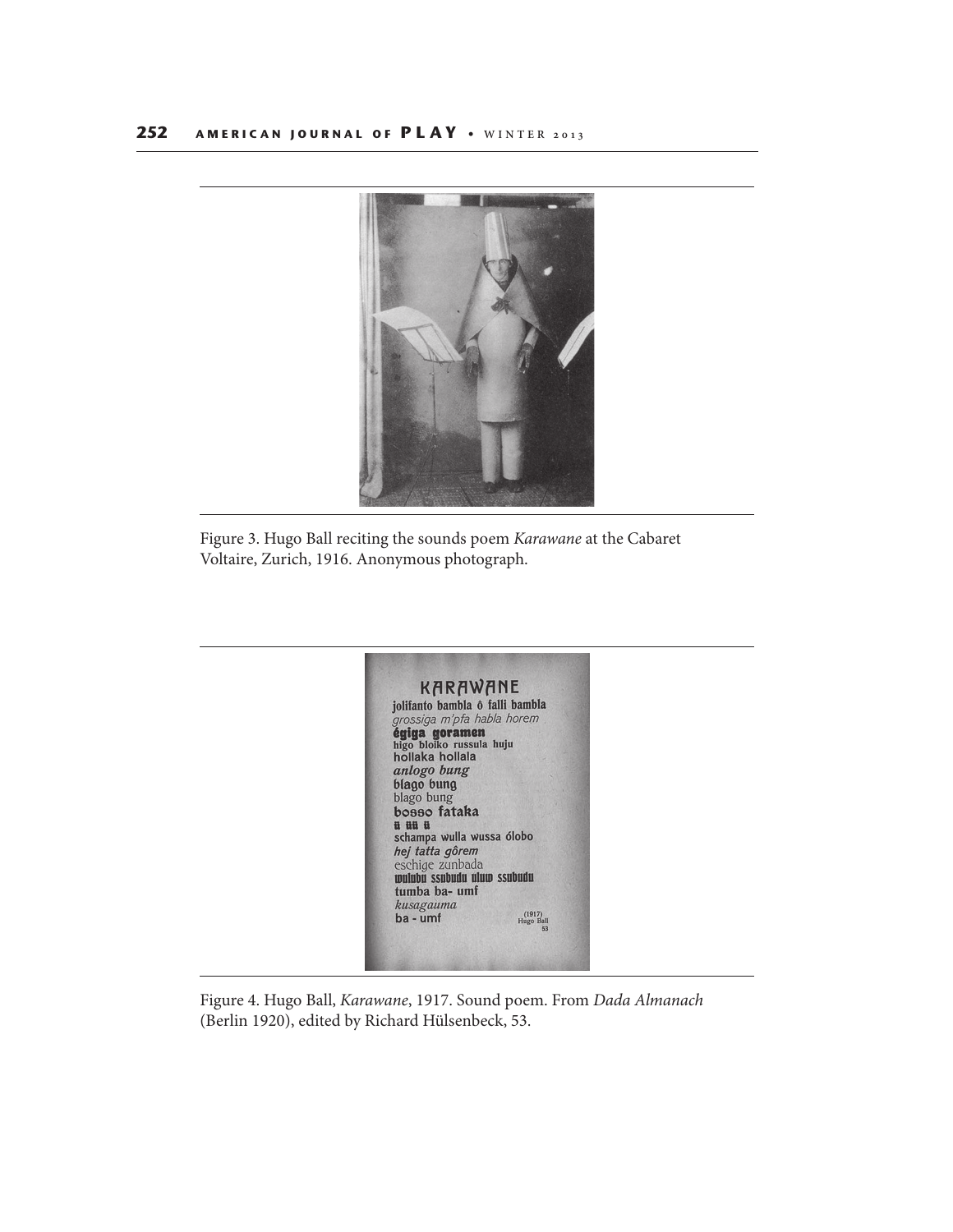yell out the time in a supermarket, or tell a stranger that you just got out of a mental hospital . . . while doing this 'shameful' act, work on your thoughts and emotions so that you do *not* feel very embarrassed or humiliated."<sup>67</sup>

The similarities to Dada are striking. Ellis's shame-attacking exercises reads like the diary entries of a Dada artist. Dressing up in a cubist costume and reciting sound poems devoid of semantic value, as Hugo Ball did at the Cabaret Voltaire in 1916, would certainly have made an effective shame-attacking exercise in cognitive-behavioral therapy.

His legs were in a cyclinder of shiny blue cardboard, which went up to his hips. It made him look like an obelisk. Over it he wore a huge coat with a collar cut out of cardboard, scarlet inside and gold outside. It was fastened at the neck so that he could make winglike movements. And to top it all off, he also wore a high, blue-and-whitestriped witch doctor's hat. Once he'd finished dressing himself, he realized that he couldn't actually walk in the costume, so he had to be carried onto the stage. There he recited his sound poem 'Karawane [Elephant Caravan].'68

Albert Ellis was ranked the second most important psychiatric therapist of all times in a 1982 random sample of eight hundred members of the American Psychological Association—ahead of Sigmund Freud and behind Carl Rogers.<sup>69</sup> In 1991 he was voted the single most important psychotherapist in a similar Canadian survey.<sup>70</sup> I find it one of the more engaging facts in the history of psychotherapy that this giant of psychiatry was, for six years (from 1947 to 1953), a student of Richard Hülsenbeck, author of the *Collective Dada Manifesto*. 71

Hülsenbeck was not only one of the founding fathers of Dada and a prolific writer and chronicler of the movement, he was a medical student invalided out of World War I before he emigrated to Switzerland in 1916 and fell in with the Cabaret Voltaire. Hülsenbeck had a second career as a ship's doctor; and after moving to New York in 1936, he embarked on a successful psychiatric career under the name of Dr. Charles R. Hulbeck. Between 1945 and 1970, he published a variety of articles in scientific journals in which he reviewed psychoanalysis and modern art and explored the nature of creativity and anxiety.72 Yet despite Dada's legacy to psychotherapy, Hülsenbeck writes at the end of his career, "I never succeeded in making clear to anyone the true meaning of Dada. . . . I was constantly thwarted by the American Medical Association and colleagues. . . . I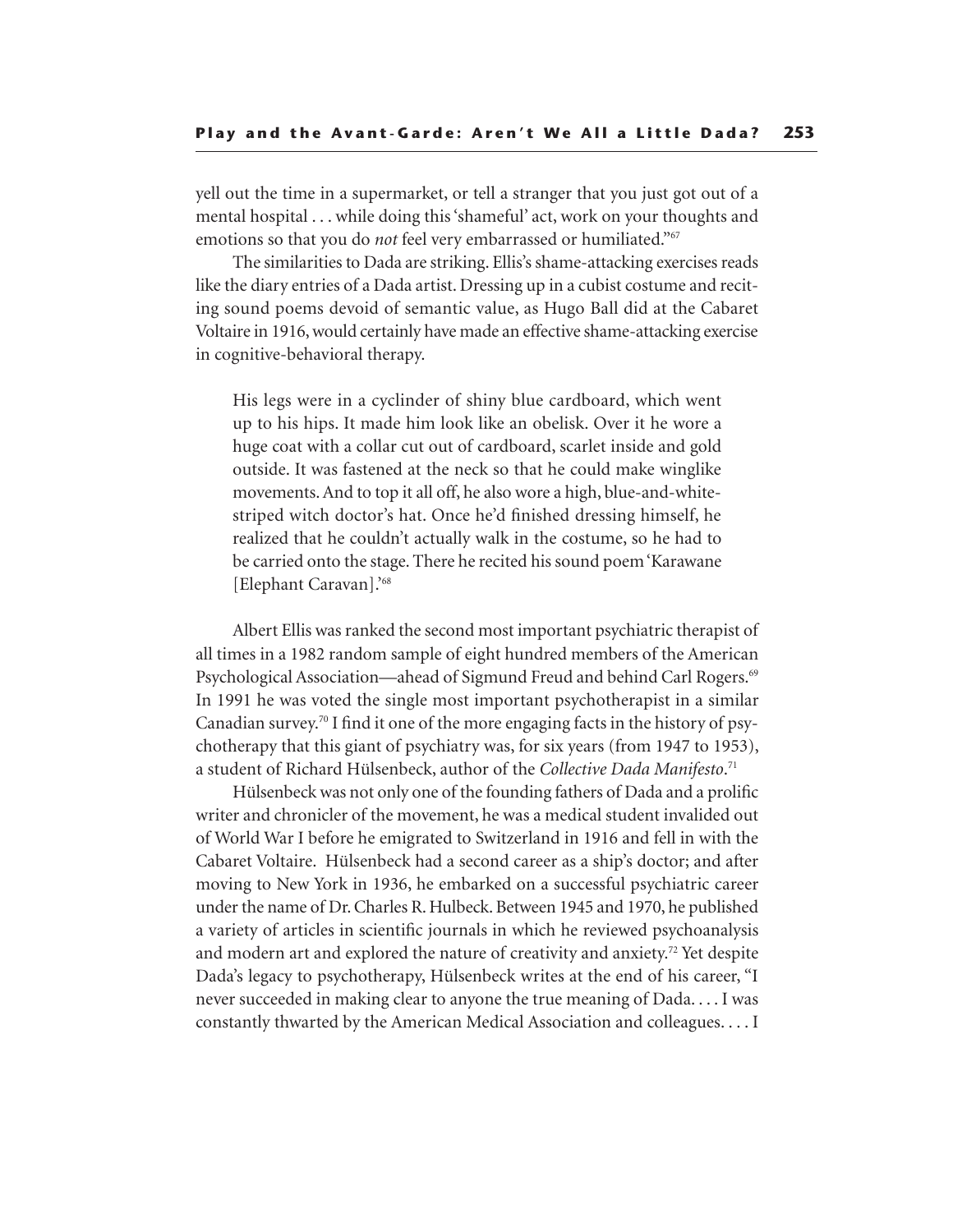wanted to go back to some kind of chaos, not a chaos that kills, but a chaos that is the first step to creativity."73

Hopefully, this reassessment through twenty-first-century psychology and play research will finally reveal the visionary insights into the human condition that Dada's bubble blowers proclaimed with such exuberance and conviction almost a century ago and finally blast through the patina of mystery and entropy under which art history has encrusted it.

#### **NOTES**

1. Engels made this statement in a letter to Conrad Schmidt in 1890. *Marx and Engels Correspondence* (1968). Available online: http://www.marxists.org/archive/marx/ works/1890/letters/90\_10\_27.htm. His statement had shortly before been mocked by the surrealists on the cover of their magazine *La Révolution surréaliste*. See Arturo Schwarz, *Man Ray: The Rigour of Imagination* (1977), 209.

2. Man Ray, *Self-Portrait* (1963; repr., 1998).

3. Amelia Jones, *Irrational Modernism: A Neurasthenic History of New York Dada* (2004), 154.

4. William Rubin, *Dada, Surrealism, and Their Heritage* (1968), 53.

5. Ibid., 185.

6. Phillip Prager, "Making an Art of Creativity: The Cognitive Science of Duchamp and Dada," *Creativity Research Journal* 24 (2012): 266–77.

7. See, for example, Margaret Boden, *The Creative Mind: Myths and Mechanisms* (1990; repr., 2004), 130; Thomas Ward, Steven Smith, and Ronald Finke, "Creative Cognition," in *Handbook of Creativity*, ed. Robert Sternberg (1999), 202.

8. Kay Redfield Jamison, *Exuberance: The Passion for Life* (2004), 59.

9. Fabienne Delfour and Stéphane Aulagnier, "Bubbleblow in Beluga Whales (*Delphinapterus leucas*): A Play Activity?" *Behavioural Processes* 40 (1997): 184.

10. Ibid., 183.

11. Brian Sutton-Smith, *The Ambiguity of Play* (1997), 129.

12. See "The Value of Art" in Roger Scruton, *Beauty* (2009), 127–28.

13. Immanuel Kant, *Critique of Judgement* (1790; repr., 2007), 38.

14. Ibid., 47.

15. Friedrich Schiller, *On the Aesthetic Education of Man, in a Series of Letters* (1967), 107.

16. Ibid., 105.

17. Raymond Nickerson, "Enhancing Creativity," in *Handbook of Creativity*, ed. Robert Sternberg (1999), 410.

18. Richard Hülsenbeck, "En Avant Dada: A History of Dadaism. 1920," in *The Dada*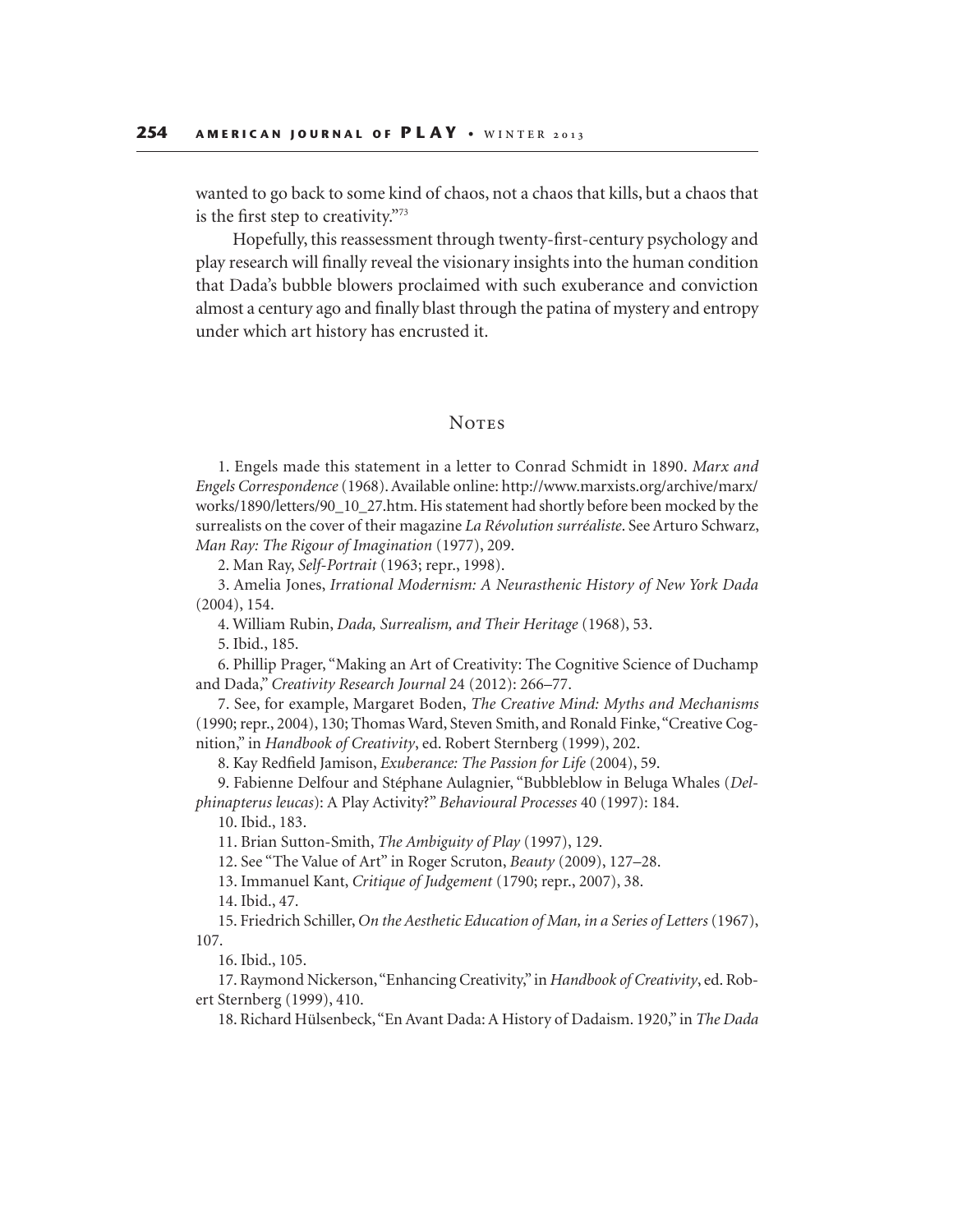*Painters and Poets: An Anthology*, ed. Robert Motherwell (1951; repr., 1988), 33.

19. John Cage, *Silence: Lectures and Writings* (1961; repr., 1973), 46.

20. Mark Bekoff, Social Behavior," *Bioscience* 34 (1984): 228.

21. Stuart Brown, *Play: How it Shapes the Brain, Opens the Imagination, and Invigorates the Soul* (2009), 60.

22. Richard Hülsenbeck, *Memoirs of a Dada Drummer* (1969; repr., 1991), 99.

23. T. J. Demos, "Zurich Dada: The Aesthetics of Exile," in *The Dada Seminars*, ed.

by Leah Dickerman and Matthew Witkovsky (2005), 21.

24. Ibid., 22.

25. Quoted in Jones, *Irrational Modernism*, 154.

26. Ibid., 32.

27. Ibid., 33.

28. Jamison, *Exerberance*, 6.

29. Leo Tolstoy, *What is Art?* (1897; repr., 1996), 51.

30. William Rubin, "Reflexions on Marcel Duchamp," in *Marcel Duchamp in Perspective*, ed. by Joseph Masheck (2002), 41.

31. Ibid., 42.

32. Prager, "Making an Art of Creativity," 269–76.

33. Pierre Cabanne, *Dialogues with Marcel Duchamp* (1971), 47.

34. Ibid., 22–23.

35. Ibid., 63.

36. Ibid., 73.

37. Ibid., 47.

38. Ibid., 104.

39. Ibid., 72.

40. Ibid., 87.

41. Ibid.

42. Ibid., 61.

43. Scruton, *Beauty*, 99.

44. Rubin, "Reflexions on Marcel Duchamp" 41.

45. Cabanne, *Dialogues with Marcel Duchamp ,* 18.

46. Ibid., 37.

47. Leah Dickerman and Matthew Witkovsky, eds., *The Dada Seminars* (2005), 2.

48. Mihaly Csikszentmihalyi, *Flow: The Psychology of Optimal Experience* (1990; repr., 2008), 209.

49. Robert Motherwell, introduction to *Dialogues with Marcel Duchamp*, by Pierre Cabanne (1971), 9.

50. Ibid., 11.

51. Brown, *Play*, 60.

52. Richard Hülsenbeck ,"Collective Dada Manifesto (1920)" reprinted in *The Dada Painters and Poets*, ed. by Robert Motherwell (1951; repr., 1988), 246.

53. Barbara Fredrickson, "The Broaden-and-Build Theory of Positive Emotions," *Philosophical Transactions of the Royal Society* 359 (2004): 1367.